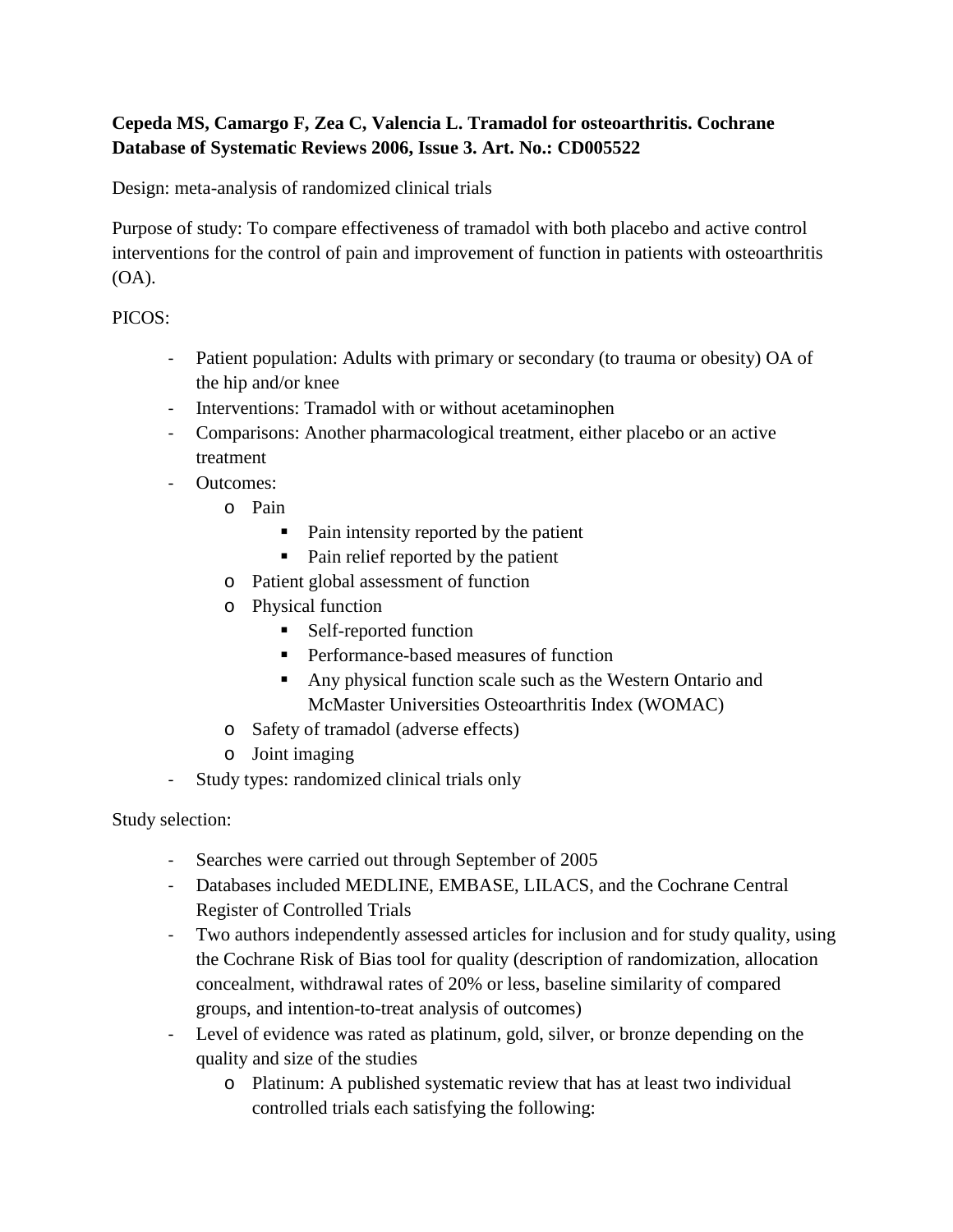- Sample sizes of at least 50 per group
- Blinding of patients and assessors for outcomes
- $\blacksquare$  Handling of withdrawals  $>80\%$  follow up
- Concealment of treatment allocation
- o Gold: At least one randomized clinical trial meeting all of the following criteria for the major outcome(s) as reported:
	- Sample sizes of at least 50 per group
	- Blinding of patients and assessors for outcomes
	- $\blacksquare$  Handling of withdrawals  $> 80\%$  follow up
	- Concealment of treatment allocation
- o Silver: A systematic review or randomized trial that does not meet the above criteria
- o Bronze: at least one high quality case series without controls, or conclusions based on expert opinion

#### Results:

- 11 RCTs were selected, with a total of 1019 patients receiving either tramadol or tramadol/acetaminophen combination and 920 patients who received either placebo or another active comparison intervention
	- o 10 of the included studies were sponsored by the pharmaceutical industry
	- o 6 studies used placebo controls, and five studies used an active control (acetaminophen alone, diclofenac, dihydrocodeine, dextropropoxyphene, or pentazocine)
	- o All but one study blinded the investigators, but only one study described allocation concealment, and two studies lost more than 20% of patients to followup
- Pain intensity was the reported outcome in 3 placebo controlled trials
	- o The results were homogeneous enough to permit pooling of results
	- o The pooled difference in pain intensity favored tramadol by a margin of 8.5 units on a scale of 0 to 100, with 95% confidence intervals from 4.9 to 12.05 points
- Pain intensity was the reported outcome in 4 active controlled trials, but only two studies reported data on a 0 to 10 or 0 to 100 point scale
	- o Tramadol and dextropropoxyphene had very similar pain intensity (5 points in favor of tramadol, but 95% CI was between 11.27 points in favor of tramadol to 1.27 points in favor of dextropropoxyphene)
	- o Tramadol at a dose of 150 mg/day was less effective than acetaminophen 1500 mg/day (20 points in favor of acetaminophen with 95% CI between 1.36 and 38.64 points on a 100 point scale)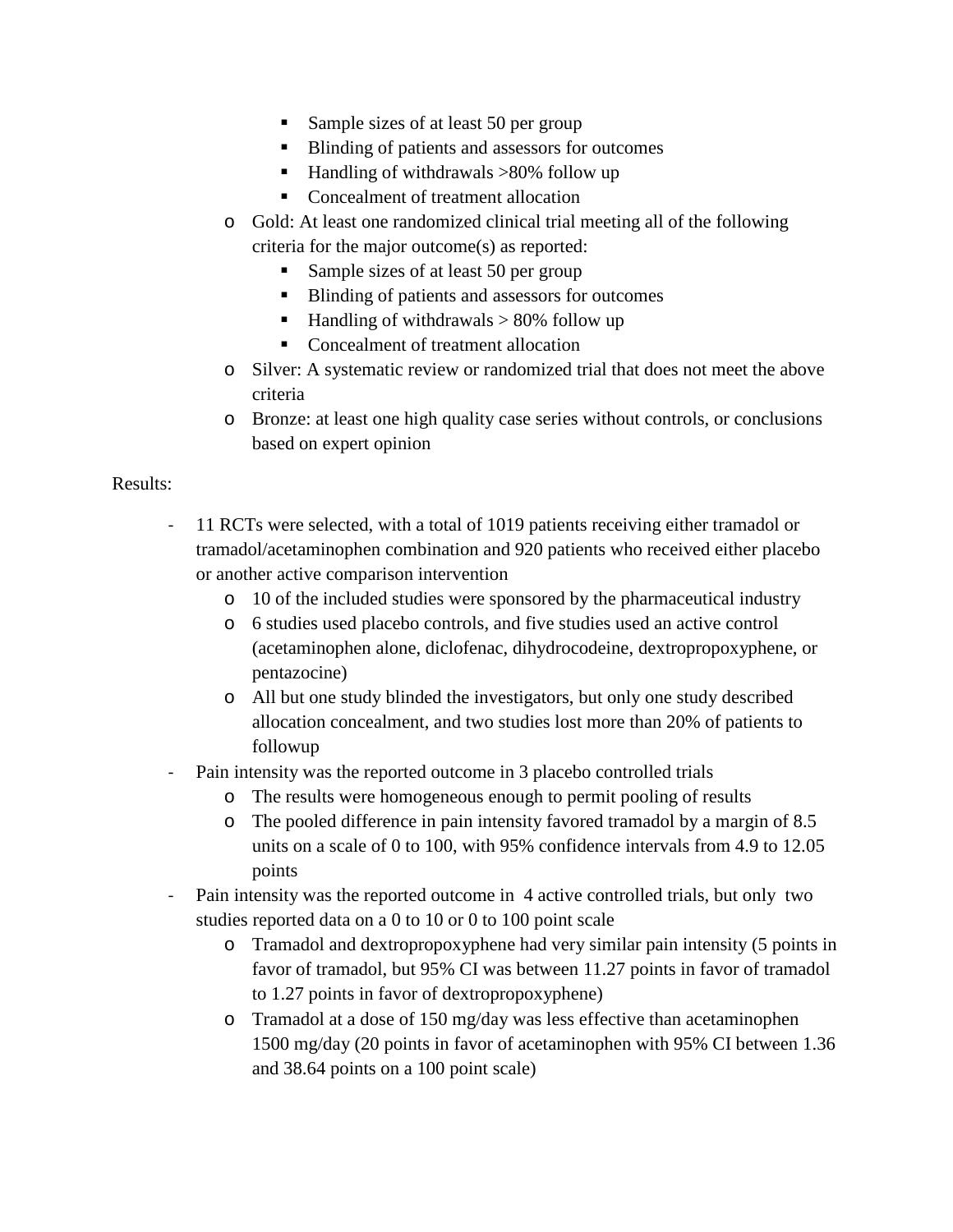- Global improvement (moderate improvement or better) was reported by four placebocontrolled studies, and tramadol increased by 37% the probability that such improvement would be reported (95% CI from 20% to 50%)
- Tramadol was superior to placebo in 4 studies which reported function on the WOMAC scale
	- o WOMAC scores were normalized to have a range of scores from 0 to 10
	- o The four studies reported differences between tramadol and placebo for the combined WOMAC scores, and the four between-group differences were pooled so that an average difference could be estimated
	- o This estimate of composite WOMAC group differences was 0.34 points on a 10 point scale in favor of tramadol, with 95% CI between 0.19 and 0.49 points
- Tramadol and diclofenac were compared in one trial only, and there was no difference between the two drugs with respect to WOMAC scores at the end of the study
- Tramadol had no life-threatening adverse effects, but adverse events leading to patients stopping treatment were 2.6 times as common with tramadol (143 of 710) than with placebo (49 of 626)
	- o In a trial comparing tramadol with diclofenac or dextropropoxyphene, adverse events leading to stopping treatment were more common (53 of 189) with tramadol than with the other drugs (15 of 183)
	- o However, tramadol had fewer such adverse events (9 of 30) than with pentazocine (11 of 30)

## Authors' conclusions:

- There is gold level evidence that tramadol is more effective than placebo in reducing pain intensity and improving function in the setting of hip OA, but these benefits are small
	- o The maximum reduction in pain intensity would not be likely to exceed 12.5 points on a 100 point scale
- About one of eight patients taking tramadol may be expected to stop treatment because of adverse effects, but a slow titration period may improve this situation
- However, NSAIDS can have life-threatening adverse events such as GI bleeding, perforated ulcer, and renal failure
- There is limited evidence that traditional opioids are not more effective than tramadol fo r OA
- There was not enough data to estimate the duration of effectiveness of tramadol, since the longest study followup was three months; medications which bind to opioid receptors often lose effectiveness over time
- Acetaminophen was more effective than tramadol in regard to analgesia